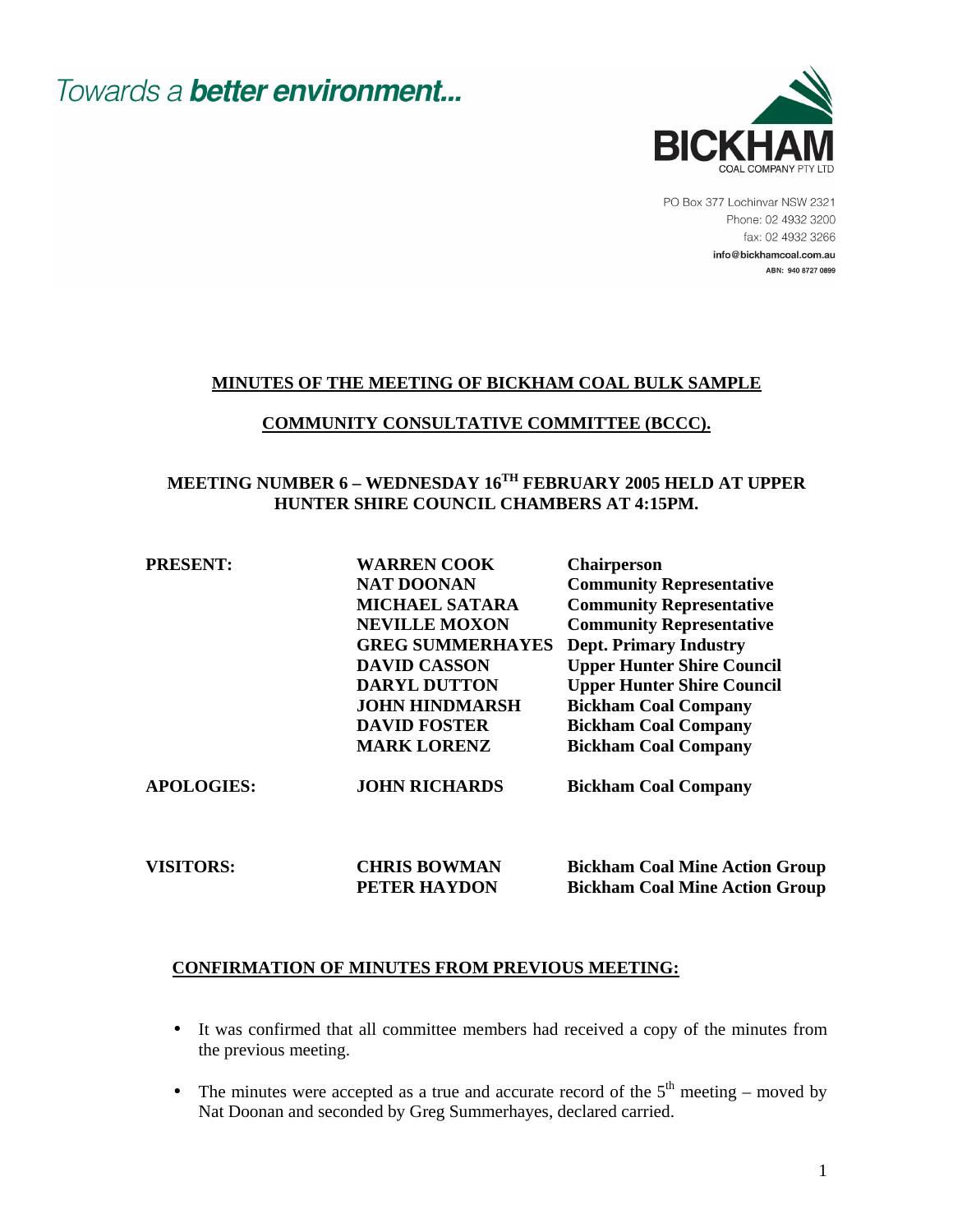

PO Box 377 Lochinvar NSW 2321 Phone: 02 4932 3200 fax: 02 4932 3266 info@bickhamcoal.com.au ABN: 940 8727 0899

### **BUSINESS MATTERS ARISING FROM MINUTES:**

- The chairperson confirmed that the letter acknowledging Lloyd Rossington's resignation had been sent out by the Secretary.
- The issue of connectivity between ground and surface water in the Pages River was again raised in relation to the two newspaper articles discussed at the previous meeting. The Chairperson agreed to note that the views expressed by him in these articles, were not necessarily the unanimous view of the entire committee.
- The committee discussed the direction of BCC's movements towards the EIS process and asked whether it had actually begun. Greg Summerhayes touched on the processes involved in the preparation of the EIS which is initiated by 4 levels of approval – the first step being the Planning Focus meeting. This meeting had not been convened.
- David Foster said that there were ongoing water and other studies required by the Conditions of Consent of the Bulk Sample both prior to and post coal extraction. Water studies would be carried out for at least 3 months and BCC were also yet to undertake an Environmental Audit. Naturally studies now being carried out may form part of the EIS documentation if and when it was to proceed. However the formal EIS trigger had not as yet been pulled.

#### **REPORTS AND OVERVIEWS OF BCC'S ACTIVITIES:**

#### **OVERVIEW OF THE BCC'S ENVIRONMENTAL MANAGEMENT REPORT – JOHN HINDMARSH, ENVIRONMENTAL OFFICER (BCC).**

- The Committee received a detailed overview of the recently distributed 6 monthly report together with a visual slide show from John Hindmarsh detailing results collated from the monitoring of water, air and noise levels during the Bulk Sample period.
- John Hindmarsh informed the committee that the change in format of the report was required to satisfy the DPI Annual Environmental Management Report Guidelines.
- Discussion matters from the report included:-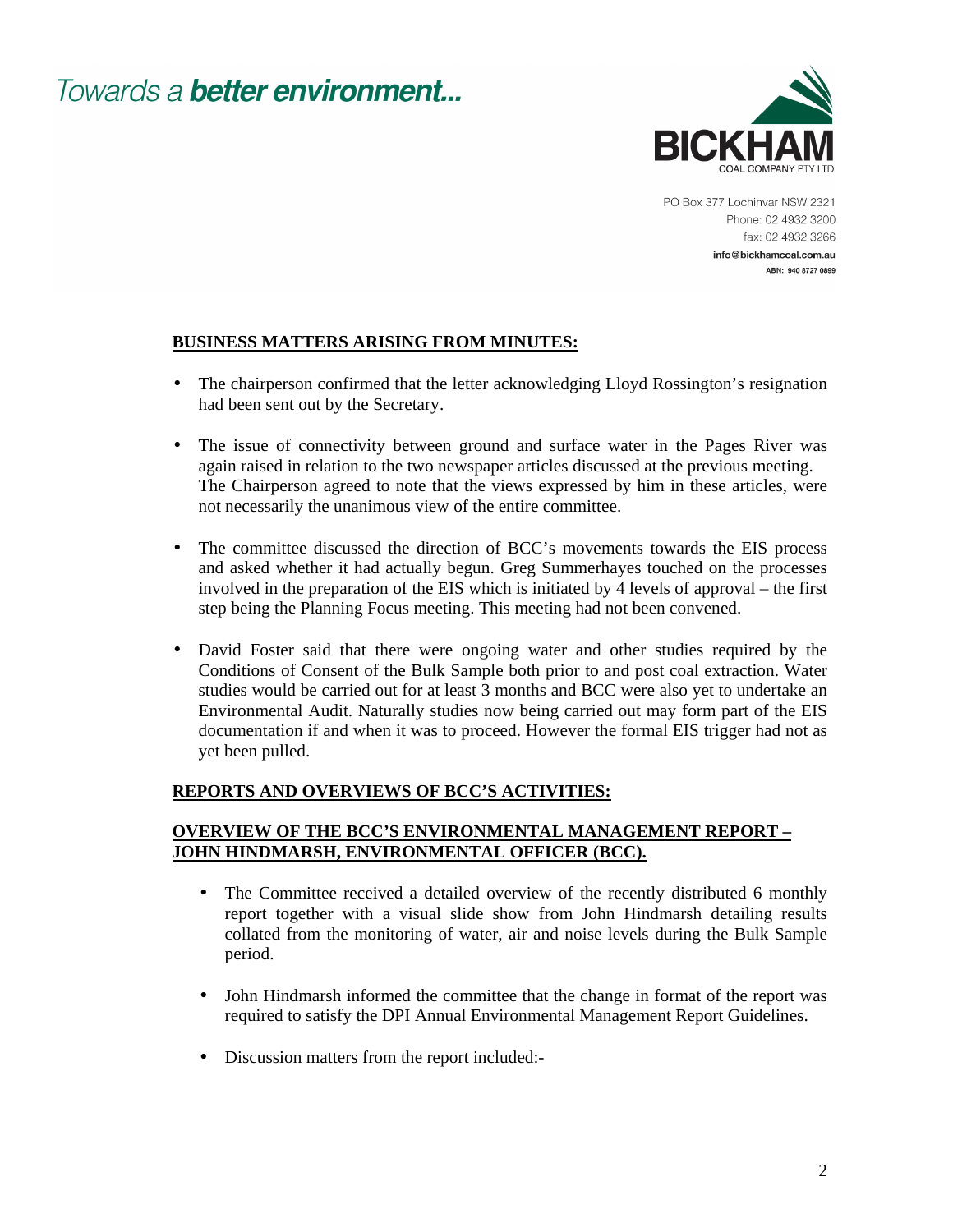

PO Box 377 Lochinvar NSW 2321 Phone: 02 4932 3200 fax: 02 4932 3266 info@bickhamcoal.com.au ABN: 940 8727 0899

### **1. Coal Quality – Assessed by Coal Extracted in Bulk And Bore Testing**

• David Foster said BCC had previously determined that the G seam coal was good quality with low sulphur and satisfactory energy values. However it was found to have variable siderite levels. When the E seam was mined it was also found to have a discrete band of siderite that could be removed in the mining process. David Foster said that although the G seam had only been sampled through the bored holes in the pit, he was confident that what occurs in the E seam would also be characteristic of what occurs in the G seam.

### **2. Ground Water Issues**

- BCC'S activities complied with all conditions outlined in their Water Licence. The total water extracted during the Bulk Sample Process was 18.352 megalitres.
- No evidence of direct connectivity between the Pages River and the ground or surface water system was found.

#### **3. Environmental Management and Performance**

- During the blasting process, vibration and noise recordings were lower than had been predicted in the REF when measured at the nearest residence. Operational Noise was 3 DB lower than the level detailed in the REF.
- Spontaneous Combustion of the coal extracted indicated that this coal type had a propensity to oxidise and self-heat.
- No bushfires were recorded during the Bulk Sample period.

#### **4. Community Relations**

- 2 complaints had been received during the Bulk Sample period.
- 1. Starting coal haulage early.
- 2. Reported smoke coming from coal stockpile.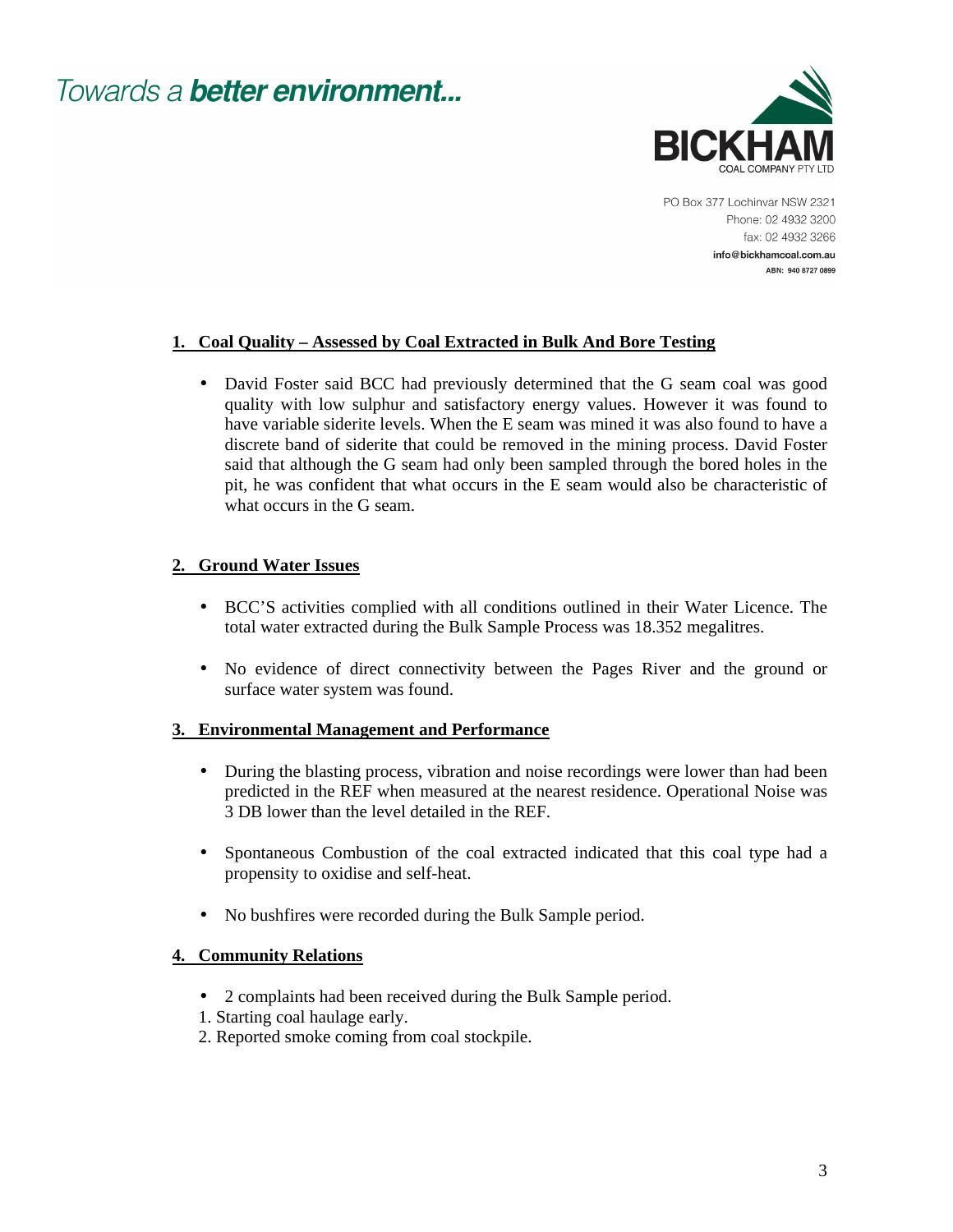

PO Box 377 Lochinvar NSW 2321 Phone: 02 4932 3200 fax: 02 4932 3266 info@bickhamcoal.com.au ABN: 940 8727 0899

#### **5. Rehabilitation Of The South Bickham Coal Extraction Site**

- BCC are in the final stages of their River Care Plan and have carried out rehabilitation of the Flint Clay Void Overburden dump. (Various photo slides were presented to the committee comparing before and after shots).
- BCC reported that on the whole, all monitoring results to date were far less than what had been predicted in the REF with no change to ground or river water quality.
- The committee asked about the status of the remaining stockpile. BCC reported that the last 4 loads of remnant coal had been removed on the morning of the  $16<sup>th</sup>$ February 2005.
- It was reconfirmed by the BCCC that on the  $1<sup>st</sup>$  December 2004 it was a unanimous recommendation that the remnant coal be removed off-site to avoid possible issues relating to spontaneous combustion of the coal. BCC also confirmed that full approval had been granted to transport residual coal off-site by DPI on the  $13<sup>th</sup>$ January 2005 with formal notification being received on the 14<sup>th</sup> January 2005. Transportation commenced on the  $19<sup>th</sup>$  January 2005 but had been a slow process due to interruptions caused by rain and poor weather.
- Greg Summerhayes informed the committee that a full on-site inspection would be carried out by DPI and DIPNR representatives who would provide a detailed report of their findings post Bulk Sample activities. An independent report would also be carried out as per DIPNR Consent Conditions.
- BCC indicated that they were in the process of submitting names to DIPNR of independent auditors who would be qualified to carry out the auditing process.
- The committee asked whether they could receive a copy of the independent environmental audit once it was completed. BCC said that it had no objection to circulating this document to the committee once it had become public property.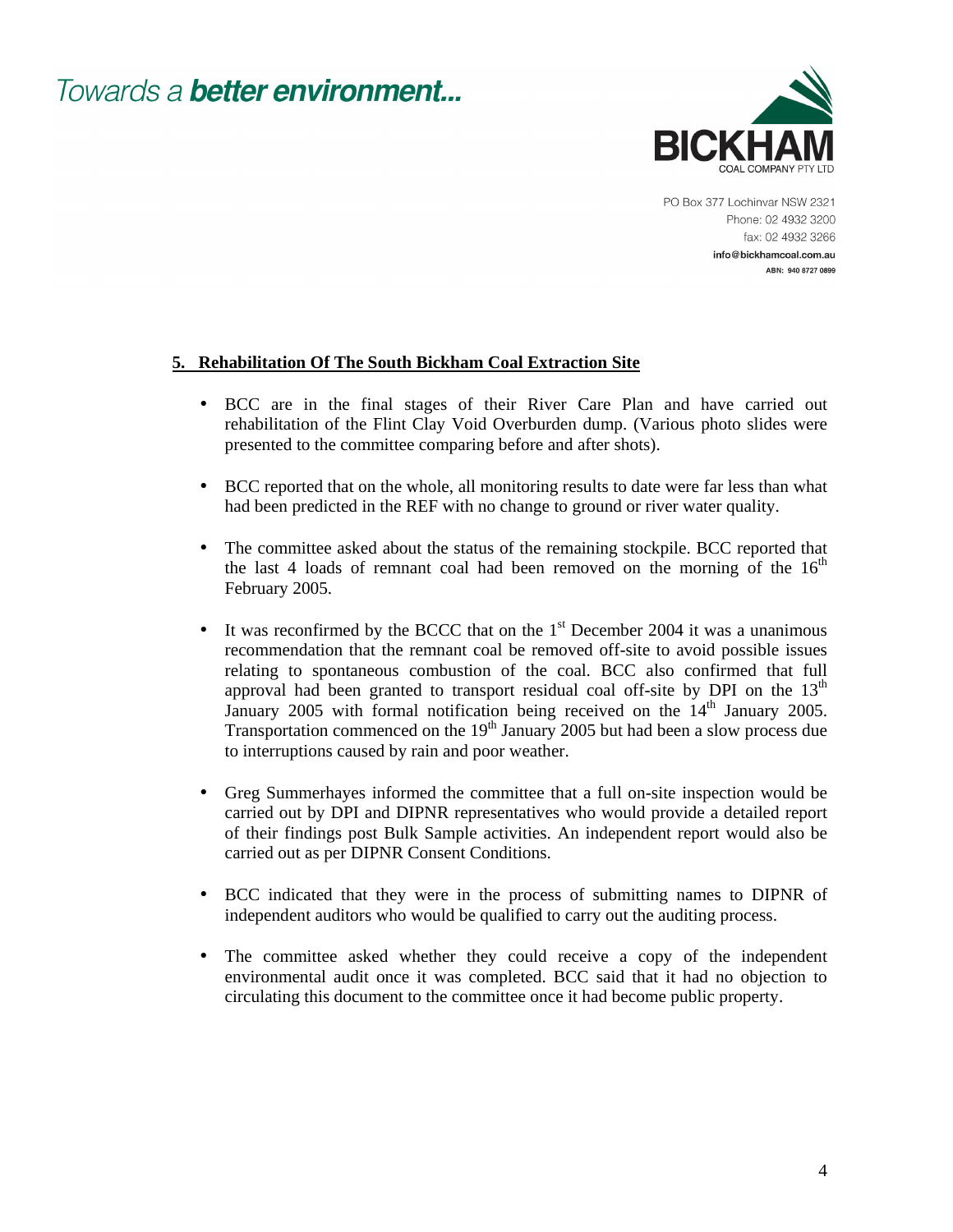

PO Box 377 Lochinvar NSW 2321 Phone: 02 4932 3200 fax: 02 4932 3266 info@bickhamcoal.com.au ABN: 940 8727 0899

### **COMPLAINT MATTERS**

• A complaint was directed to DIPNR on  $5<sup>th</sup>$  February 2005 from Mr. Chris Bowman. Greg Summerhayes said that the complaint was addressed both over the phone and in writing. This complaint which related to the status of mining activity at South Bickham and the removal of extra coal material off-site was then documented and forwarded too BCC. It was re-iterated that the removal of remnant coal was deemed to be a better solution due to spontaneous combustion issues but transportation had been sporadic due to poor weather conditions at times.

### **GENERAL BUSINESS**

- The Chairperson tabled a letter from Bickham Coal Mine Action Group signed by Secretary Michaela Malone. The Chairperson suggested that due to the nature of the content, the committee would have complete involvement in the response to the letter.
- The Chairperson in conjunction with the committee addressed each item contained within the letter.

#### **Item 1 & 2:**

- Formal complaint regarding the increase in quantity of material approved for removal from South Bickham site. BCC responded by stating that the total amount of material removed was in the vicinity of 8,000 or 9,000 tonnes. David Foster would confirm the exact figure based on the amount measured at the Rix's Creek weighbridge. BCC would table two figures: - the total amount of coal matter removed and the total amount of saleable coal (coal from which the State Government received royalties).
- The committee discussed the claim that the BCCC had "approved" removal of extra "remnant coal material". The BCCC did not "approve" this removal – it made a recommendation based on issues relating to spontaneous combustion and environmental preservation at the site. The recommendation to remove remnant coal was deemed to be the best option in the circumstances – this recommendation was reached unanimously by committee members at the previous meeting on Wednesday 1 st December 2004.
- The BCCC's recommendation that all remnant coal be transported off-site was presented to the Minister formally as a Variation to the Consent Conditions. The Minister approved the Variation to remove remnant coal from the South Bickham coal pad. The quantity removed was by no means a large sample of coal.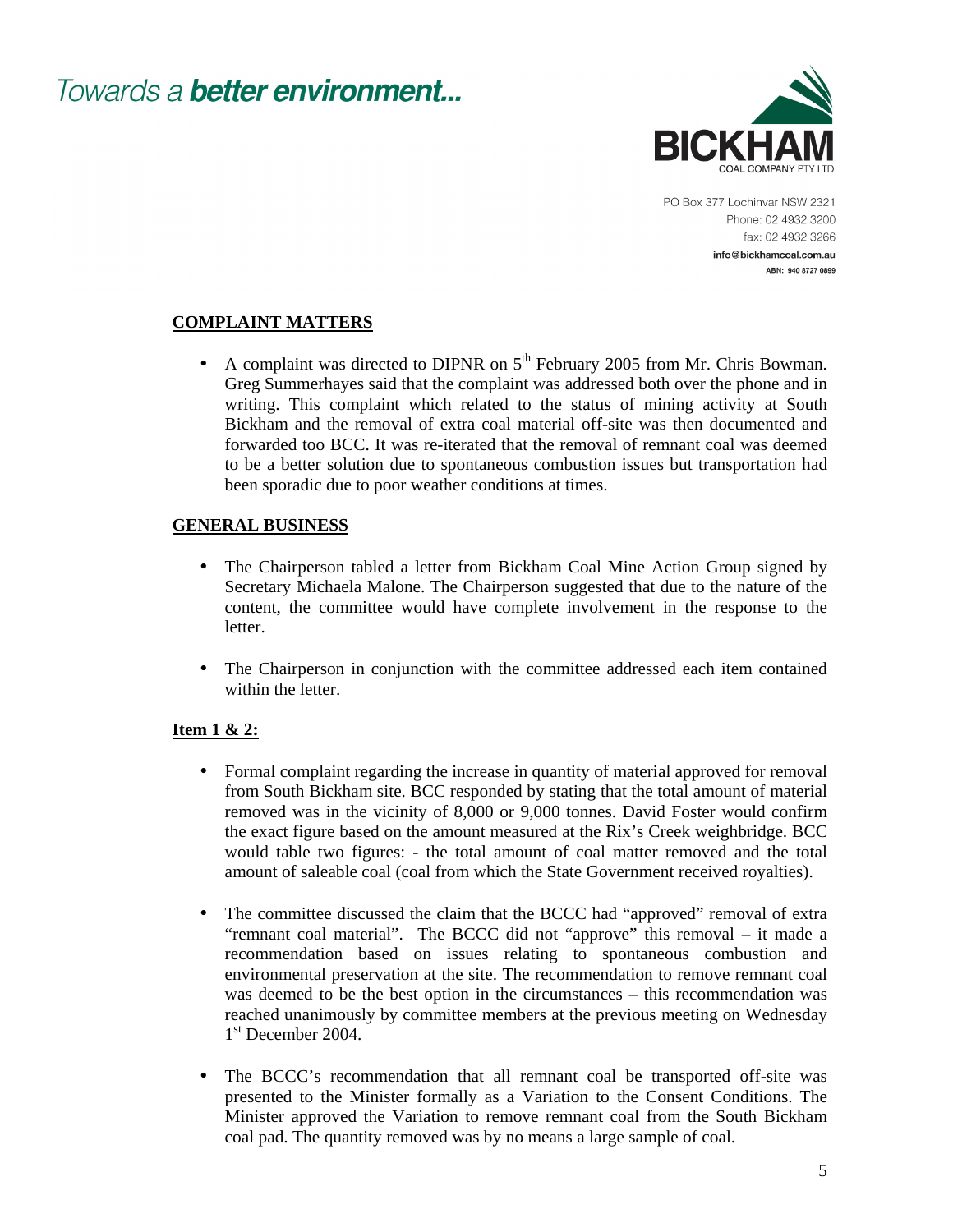

PO Box 377 Lochinvar NSW 2321 Phone: 02 4932 3200 fax: 02 4932 3266 info@bickhamcoal.com.au ABN: 940 8727 0899

#### **Item 3:**

- BCC's Bulk Sample extraction was originally approved in the REF as 25,000 tonnes. This was a figure that was required by BCC to fill two hatches on the cargo vessel and was considered to be the minimum for a trial burn.
- BCC received written notification of the approval for a Variation by the Minister on 14<sup>th</sup> January 2005 to remove all remnant coal from the site. Hauling of remnant matter commenced on the  $19<sup>th</sup>$  January 2005.
- The total tonnes of coal removed by BCC were by no means the largest in NSW. Previous bulk samples for 50,000 – 70,000 tonnes of coal were well documented.

### **Item 4:**

• The primary objective of the Bulk Sample was fulfilled by BCC with a minimum of impact on the environment as per the results presented to the committee by John Hindmarsh – the Environmental Officer for BCC over the Bulk Sampling period.

### **Item 5:**

- The allegation that the BCCC had failed in its function to adequately represent the community was deemed "offensive" by committee members. On the contrary the Chairperson stated that the committee had satisfied all requirements and such comments were unfair. He further stated that the Bickham Coal Mine Action Group "lacks credibility".
- The decision to run the committee with one less member than originally intended was debated at length by the committee at the previous meeting. It was recommended by the committee that at this late stage, it was not practical to advertise the vacant position as there was only one more meeting of the BCCC scheduled.

### **Item 6:**

• The Chairperson responded to this matter by stating that he had never received notification by the Bickham Coal Mine Action Group expressing interest in the BCCC. Further he said that it was not reasonable to expect that every interested group would be entitled to a position on the committee. On the contrary the Chairperson felt that the committee had a good spread of people representing the whole community.